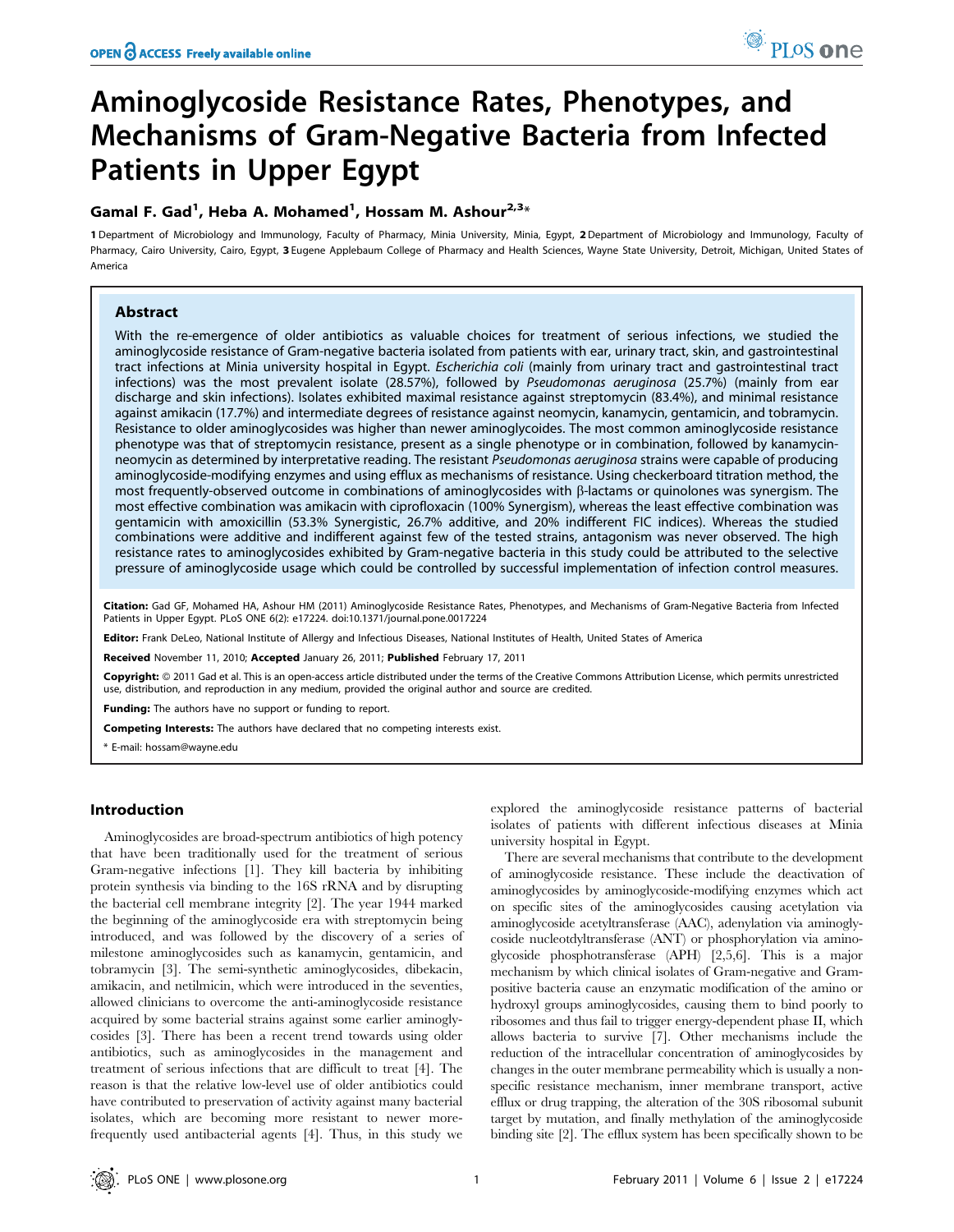involved in aminoglycoside resistance in Pseudomonas aeruginosa infections in several countries [8,9,10]. Thus, we tested if this resistance mechanism was operational in the isolates.

Antimicrobial synergy resulting from combination antibiotic therapy has been a preferred therapeutic approach to treat serious bacterial infections by broadening antibacterial spectrum and preventing the development of resistance. Thus, we tested if aminoglycosides still retained their characteristic ability of producing synergistic bactericidal activity against Escherichia coli isolates in combination with antibiotics inhibiting cell wall biosynthesis, such as  $\beta$ -lactams [11].

## Materials and Methods

#### Sample collection

A total of 250 clinical samples were examined; 115 from patients with ear infections (purulent ear discharge), 66 from urine of patients with urinary tract infections, 44 from patients with skin infections (wounds, abscesses, and burn exudates), and 25 from stool of patients with Gastrointestinal tract infections were collected from patients at Minia University Hospital in Egypt in the period from 2007 to 2009. Among these, 175 Gram-negative bacterial isolates were identified and recovered using standard microbiological procedures. Moreover, samples were examined for P. aeruginosa by polymerase chain reaction, as described previously [12,13,14].

Minia University Hospital is a major hospital in Upper Egypt and is the only academic hospital in Minia governorate (population of about 4 millions). It serves patients referred to it from other smaller hospitals in Minia and its surrounding towns and villages in Upper Egypt.

#### Ethics Statement

Ethical approval to perform the study was obtained from the institutional review board of Minia University. Written informed consent was obtained from all patients included in the study.

#### Antimicrobial susceptibility

Both agar dilution and disk diffusion methods were used to test the susceptibility of the strains to streptomycin (Sigma-Aldrich, USA), neomycin (Sigma), kanamycin (Sigma), gentamicin (Sigma), and amikacin (Bristol-Myers Squibb, USA) according to Clinical and Laboratory Standards Institute procedures, 2007 [15]. Disks for streptomycin (10 mg), neomycin (30 mg), kanamycin (30 mg), gentamicin (10  $\mu$ g), amikacin (30  $\mu$ g), and tobramycin (10  $\mu$ g) (Oxoid, UK) were used in the disk diffusion method.

#### Interpretative reading

By testing the susceptibility of the isolates against a range of aminoglycoside antibiotics, determining the aminoglycoside resistance patterns can be used to infer resistance phenotypes and possible aminoglycoside modifying enzymes. This method has been referred as interpretative reading [16].

## Detection of aminoglycoside-modifying enzymes by agar diffusion

We used a protocol modified from Benveniste and Davies's method [17]. Briefly, a crude enzyme extract was prepared from the aminoglycoside-resistant Pseudomonas aeruginosa strain (S40). For a total of 50  $\mu$ l reaction mixture, 25  $\mu$ l of the enzyme extract (containing 1 mg/ml protein) was incubated in the presence of 22 nmoles of the tested aminoglycoside antibiotics, 50 nmoles dithiotheriotol (Sigma), 2.5 µmoles tris pH 8.1 (Sigma), 120

nmoles ATP (Sigma) and 0.4 µmoles Magnesium chloride (BDH, UK). To monitor the extent of inactivation of the antibiotics,  $10 \mu l$  of the reaction mixture (with and without the enzyme extract) was spotted on filter paper disks, which were placed on Mueller-Hinton agar plates seeded with a sensitive standard Pseudomonas aeruginosa PAOI strain. Plates were incubated at  $37^{\circ}$ C for 24 hr. In case of inactivation of the antibiotics, the presence of a crude enzyme extract reduces the inhibition zone of antibiotics than the inhibition zone in negative control disks in the absence of the enzyme extract (normally more than 5 mm).

#### Detection of the efflux system

The minimum inhibitory concentrations (MIC) of 25 MDR Pseudomonas aeruginosa isolates were examined against streptomycin, gentamicin, neomycin, kanamycin, and amikacin in the presence or absence of 50  $\mu$ M of the efflux inhibitor carbonyl cyanide-mchlorophenylhydrazone (CCCP) (Sigma) [18]. The reduction in MIC of an antibiotic with CCCP is indicative of the presence of an efflux system mode of resistance against this antibiotic.

## Evaluation of antibiotic combination

In order to determine the potential presence of synergy that can help overcome bacterial resistance, we used the checkerboard titration method [19]. The aim was to test combinations of aminoglycosides (Gentamicin and Amikacin) with  $\beta$ -lactams and quinolones by broth microdiluion on 15 Escherichia coli strains. The MIC of each of gentamicin and amikacin was determined before and after combination with  $\beta$ -lactams (Amoxicillin, Cephradine, and Cefotaxime) or quinolones (Ciprofloxacin). The fractional inhibitory concentrations (FIC) were calculated as the MIC of drug A and drug B in combination divided by the MIC of drug A or drug B. The FIC index specifies whether the combination had a synergistic, additive, indifferent, or antagonistic effect. Synergism was defined as an FIC index of less than 0.5. Additive or indifferent effects were defined as an FIC index of 0.5–4 (Additive 0.5–1; Indifferent 1–4). Antagonism was defined as an FIC index of more than 4 [20]. The following antibiotics were tested at the following concentrations: Gentamicin  $(2 \text{ to } 1024 \text{ µg/ml})$ ; Amikacin and Cephradine  $(0.5 \text{ to } 256 \text{ µg/ml})$ ; Ciprofloxacin, Amoxicillin, and Cefotaxime  $(0.5 \text{ to } 128 \text{ µg/ml})$ .

#### Statistical Analysis

Statistical analysis was performed using the SPSS software (Version 16). Chi-square test was used to compare between agar dilution and disk diffusion methods in classifying the Gramnegative isolates in the resistant or the susceptible category. P values of less than 0.05 were considered to be statistically significant.

## Results

As shown in Table 1, the biochemical identification of a total of 175 Gram-negative bacterial isolates indicated the presence of 50 isolates of Escherichia coli (50/175, 28.57%), 45 isolates of Pseudomonas aeruginosa (25.7%), 17 isolates of Serratia marcescens  $(9.7\%)$ , 16 isolates of *Proteus mirabilis*  $(9.14\%)$ , 13 isolates of Enterobacter aerogenes (7.42%), 8 isolates of Proteus vulgaris (4.57%), 8 isolates of Klebsiella pneumonia (4.57%), 8 isolates of Morganella morganii (4.57%), 6 isolates of Citrobacter freundii (3.43%), and 4 isolates of Citrobacter koseri (2.29%). The 50 isolates of Escherichia coli included 25 from urine, 6 from ear discharge, 6 from skin infections, and 13 from stool. The 45 isolates of Pseudomonas aeruginosa included 10 from urine, 25 from ear discharge, 9 from skin infections, and one from stool. Escherichia coli was the most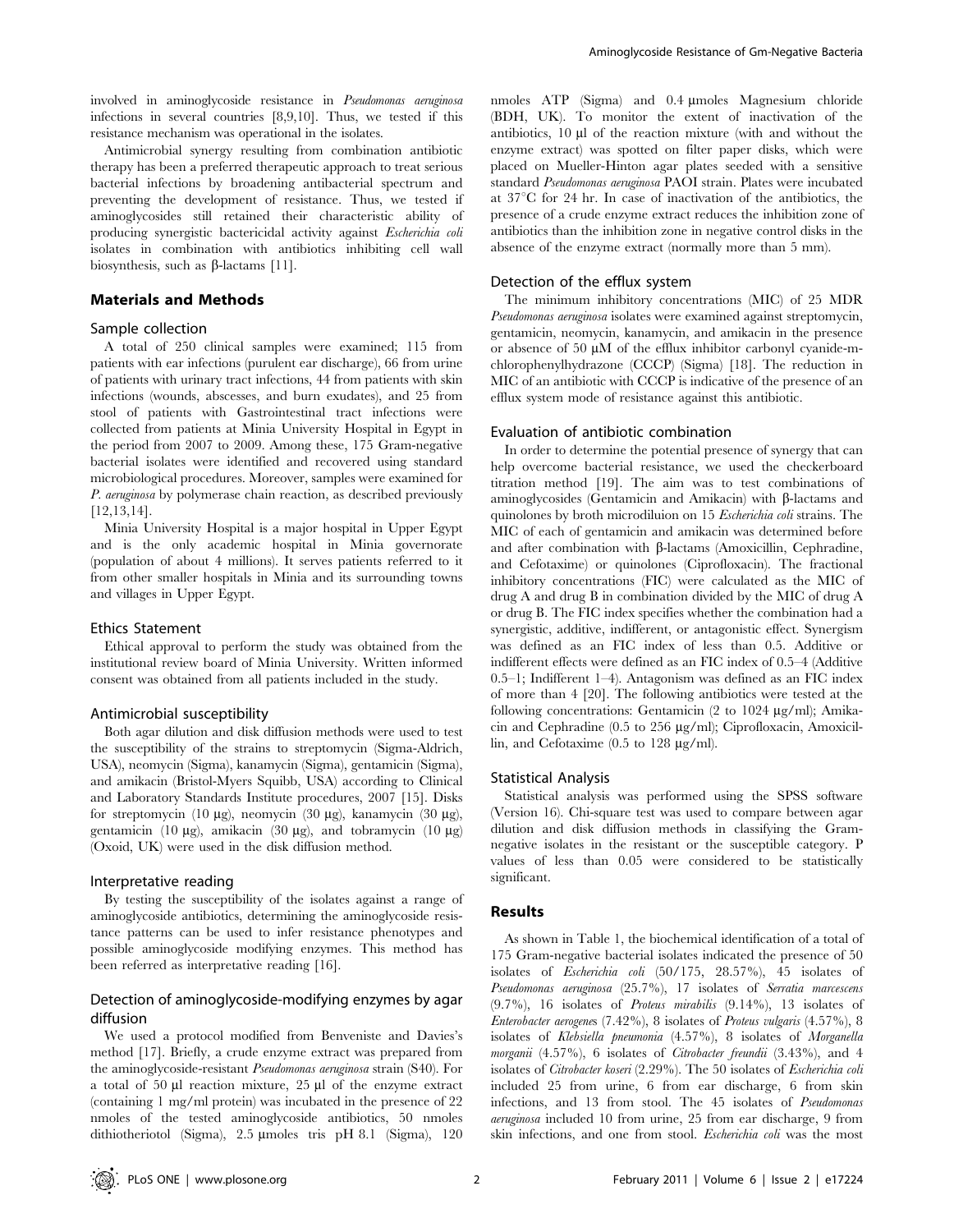Table 1. Prevalence of the isolated microorganisms in different sample sites.

| <b>Total number of</b><br>isolates (250) | <b>Gastrointestinal Tract</b><br>Infections (25) | <b>Skin Infections (44)</b> | <b>Ear Infections</b><br>(115) | <b>Urinary Tract</b><br>Infections (66) |                        |
|------------------------------------------|--------------------------------------------------|-----------------------------|--------------------------------|-----------------------------------------|------------------------|
| 50                                       | 13 (52%)                                         | 6(13.64%)                   | 6(5.22%)                       | 25 (37.88%)                             | Escherichia coli       |
| 45                                       | (4%)                                             | 9(20.45%)                   | 25 (21.7%)                     | 10 (15.15%)                             | Pseudomonas aeruginosa |
| 17                                       | $0(0\%)$                                         | 6(13.64%)                   | 4 (3.47%)                      | 7 (25.75%)                              | Serratia marscecence   |
| 16                                       | $0(0\%)$                                         | 1(2.27%)                    | 15 (13.04%)                    | $0(0\%)$                                | Proteus mirabilis      |
| 13                                       | $0(0\%)$                                         | 2(4.55%)                    | 2(1.74%)                       | 9(13.63%)                               | Enterobacter aerogenes |
| 8                                        | $0(0\%)$                                         | $0(0\%)$                    | 8 (6.95%)                      | $0(0\%)$                                | Proteus vulgaris       |
| 8                                        | $0(0\%)$                                         | $3(6.82\%)$                 | 2(1.74%)                       | 3(4.55%)                                | Klebsiella pneumonia   |
| 18                                       | $0(0\%)$                                         | 1(2.27%)                    | 2(1.74%)                       | 5 (7.58%)                               | Morganella morgani     |
| 6                                        | $0(0\%)$                                         | 1(2.27%)                    | 4 (3.47%)                      | 1(1.52%)                                | Citrobacter freundii   |
| 4                                        | $0(0\%)$                                         | 2(4.55%)                    | 2(1.74%)                       | $0(0\%)$                                | Citrobacter koseri     |
| 175                                      | 14                                               | 31                          | 70                             | 60                                      | Total                  |

doi:10.1371/journal.pone.0017224.t001

prevalent Gram-negative bacteria in urinary tract and gastrointestinal tract infections, whereas Pseudomonas aeruginosa was the most prevalent in ear discharge and skin infections.

The isolated Gram-negative bacteria showed variable degrees of resistance to aminoglycosides as assessed by agar dilution and disk diffusion methods (Tables 2 and 3). Isolates exhibited maximal resistance against streptomycin (83.4%), and minimal resistance against amikacin (17.7%) and intermediate degrees of resistance against neomycin, kanamycin, gentamicin, and tobramycin. Chisquare test revealed that there was no significant difference between agar dilution and disk diffusion methods in classifying the Gram-negative isolates in the resistant or the susceptible category  $(P>0.05)$ . It is noteworthy that, with the exception of Serratia marcescens, resistance of Gram-negative bacteria to tobramycin was less than resistance to gentamicin.

Interpretative reading was used to detect phenotype patterns of aminoglycoside resistance in Gram-negative bacteria as well as possible modifying enzymes (Table 4). The isolates were classified as wild-type classical strains (strains which are susceptible to all aminoglycosides with no acquired resistance mechanisms) and resistant strains (data not shown). The resistant strains were phenotyped according to their susceptibility patterns. As expected, different isolates exhibited different phenotypes. However, there were general trends that were consistent in all isolates. For example, the most common resistance phenotype in the isolates was that of streptomycin, which was present as a single phenotype or in combination, followed by kanamycin-neomycin.

In order to study resistance mechanisms in more detail, we decided to focus on Pseudomonas aeruginosa isolates, given the scarcity of data on the antimicrobial resistance mechanisms of Pseudomonas aeruginosa in Egypt. Results indicated that the diameters of the inhibition zones of both gentamicin and amikacin against the sensitive Pseudomonas strain PAO1 were reduced by the addition of a crude enzyme extract prepared from a resistant Pseudomonas aeruginosa strain (S40) as compared to the diameters of inhibition zones around control disks that were not treated with the enzyme extract (data not shown). This showed that production of aminoglycoside-modifying enzymes was one of the mechanisms of Pseudomonas aeruginosa resistance to aminoglycosides in this study. Moreover, when using the efflux inhibitor CCCP, the minimum

Table 2. Resistance patterns of Gram-negative bacteria to different aminoglycosides (Agar Dilution method).

| Amikacin    | Gentamicin  | Kanamycin   | Neomycin    | Streptomycin | No. of isolates | <b>Isolates</b>        |
|-------------|-------------|-------------|-------------|--------------|-----------------|------------------------|
| 2(4%)       | 20 (40%)    | 23 (46%)    | 27 (54%)    | 39 (78%)     | 50              | Escherichia coli       |
| 13 (28.8%)  | 32 (71.1%)  | 41 (91.1%)  | 40 (88.9%)  | 42 (93.3%)   | 45              | Pseudomonas aeruginosa |
| 3(17.6%)    | $7(41.1\%)$ | 11 (64.7%)  | 10 (58.8%)  | 13 (76.4%)   | 17              | Serratia marcescens    |
| $1(6.3\%)$  | 2 (12.5%)   | 8 (50%)     | 6(37.5%)    | 12 (75%)     | 16              | Proteus mirabilis      |
| 6(46.2%)    | 8(61.5%)    | $9(69.2\%)$ | $9(69.2\%)$ | 11 (84.6%)   | 13              | Enterobacter aerogenes |
| 2 (25%)     | 5 (62.5%)   | 7 (87.5%)   | 6 (75%)     | 7 (87.5%)    | 8               | Proteus vulgaris       |
| 2(25%)      | 4 (50%)     | 7 (87.5%)   | 6(75%)      | 6(75%)       | 8               | Klebsiella pneumonia   |
| 1(12.5%)    | 5 (62.5%)   | 5(62.5%)    | 4 (50%)     | 8 (100%)     | 8               | Morganella morganii    |
| $1(16.6\%)$ | $3(50\%)$   | 3(50%)      | 4 (66.7%)   | 5(83.3%)     | 6               | Citrobacter freundii   |
| $0(0\%)$    | 2(50%)      | 3(75%)      | 3(75%)      | 3(75%)       | 4               | Citrobacter koseri     |
| 31 (17.7%)  | 88 (50.3%)  | 117 (66.9%) | 115 (65.7%) | 146 (83.4%)  | 175             | Total                  |

\*Breakpoints were: ≥16 µg/ml for streptomycin and neomycin, ≥25 µg/ml for kanamycin, ≥8 µg/ml for gentamicin, and ≥32 µg/ml for amikacin according to CLSI (2007).

doi:10.1371/journal.pone.0017224.t002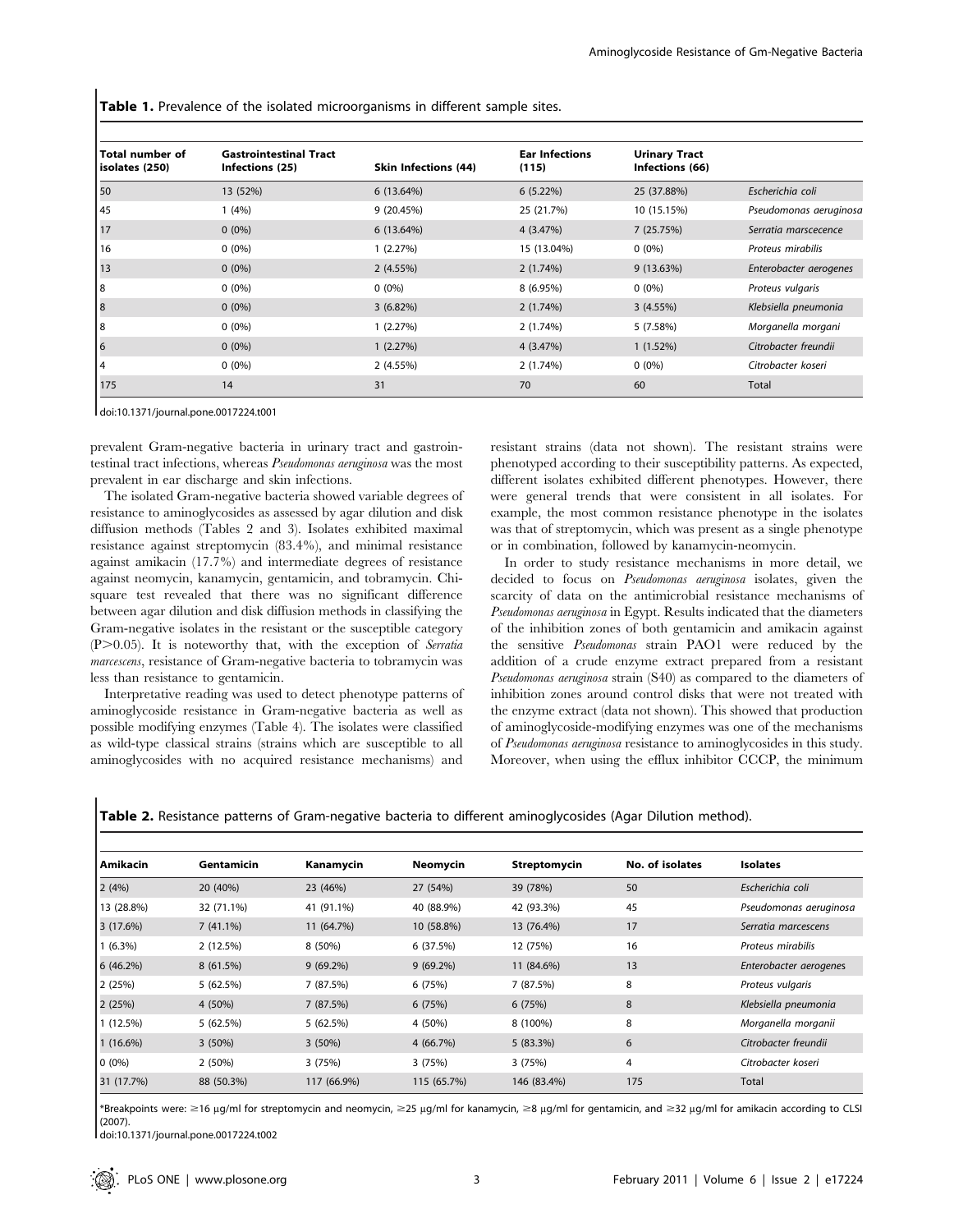inhibitory concentrations (MICs) of aminoglycosides (streptomycin, gentamicin, neomycin, kanamycin, and amikacin) against Pseudomonas aeruginosa isolates were reduced indicating that efflux is a second leading mechanism of Pseudomonas aeruginosa resistance to aminoglycosides in this study (Table 5).

One of the common ways to overcome bacterial antibiotic resistance is the use of antibiotic combinations. In order to evaluate the effects of combination of gentamicin and amikacin with cefotaxime, cephradine, amoxicillin, and ciprofloxacin, we employed the checkerboard titration method (Table 6). Synergism was the most frequently observed outcome in all antibiotic combinations against the tested strains. The most effective combination was amikacin with ciprofloxacin (Synergism in all isolates), whereas the least effective combination was gentamicin with amoxicillin (Synergistic FIC indices in only 8 isolates; 53.3%, additive FIC indices in 4 isolates; 26.7%, and indifferent FIC indices in 3 isolates; 20%). Antagonism was not observed with any combination. The studied combinations were additive and indifferent against few of the tested strains (Table 6).

## Discussion

Given the challenge of having very few newly-discovered antibiotics in recent years and the scarcity of any recent novel developments in the design of molecules that can inhibit the resistant bacterial enzymes, we intended to re-evaluate the effectiveness of aminoglycosides in the treatment of different bacterial infections. Aminoglycosides are older antibiotic compounds that, due to a general low-level use in recent years, are claimed by some to have preserved their activities against some of the most resistant hard-to-treat bacterial infections [4]. Moreover, there have been reports of the effectiveness of altering the administration dosages of aminoglycosides and/or the use of aminoglycoside analogues in reducing their typical adverse effects, such as nephro- and ototoxicity, while still preserving reasonable antibacterial activities [21,22,23,24]. To the best of our knowledge, this is the first study on aminoglycoside resistance in Upper Egypt.

As evident in Tables 2 and 3, resistance to older aminoglycosides such as streptomycin, neomycin, and kanamycin was generally higher than resistance to newer aminoglycoides with broader spectra of antibacterial activity [11], such as gentamicin, amikacin, and tobramycin. This suggests that the implementation of newer aminoglycosides could still be the gold standard for

treatment in cases of more resistant bacteria and could be especially useful in cases of mixed infections.

Amikacin is a derivative of kanamycin A with the amino group at position 1 acylated by 4-amino-2-hydroxybutyrate [25]. In this study, amikacin was more active against Gram-negative bacteria than other tested aminoglyside antibiotics (Tables 2 and 3), which is consistent with results from other studies [24,26]. The high activity of amikacin observed in this study may be attributed to the presence of the aminohydroxybutyryl group, which generally prevents the enzymatic modification of amikacin at multiple positions without interfering with binding to the A site of rRNA [25].

It is noteworthy that other researchers have detected much higher rates of resistance of Gram-negative bacteria to amikacin in Turkey (49.7%) and in India (55.1%) [27,28]. However, these resistance rates were still lower than resistance rates to tobramycin in Turkey (82.4%) and India (83.6%) [27,28]. Resistance to gentamicin varied in different countries with very high resistance rates (94.5%) reported in Turkey compared to much lower resistance rates (32.6%) reported in India [27,28].

Although the  $AAC(6')$ -I enzyme was absent or rarely found in most isolates in this study (Table 4), it was the most prevalent enzyme in other studies [28]. The synthesis of more than one enzyme simultaneously led to various composite phenotypes that increased the number of resistant strains that we observed. In this study and in other studies, the most frequent resistance phenotype was that of streptomycin for Escherichia coli, Klebsiella pneumonia, and Proteus species [29]. On the other hand, the most common resistance phenotype for Enterobacter species in a study performed in Greece was that of kanamycin-neomycin [29]. The different resistance patterns in different geographical regions may be related to differences in antibiotic (aminoglycoside) treatment regimens.

The high resistance rates to aminoglycosides exhibited by Gram-negative bacteria in this study could be attributed to the selective pressure of aminoglycoside usage [2]. Resistance of Pseudomonas aeruginosa to antipseudomonal aminoglycosides, such as gentamicin, tobramycin, and amikacin has been reported in most parts of the world [30]. Data indicating negative effects of CCCP on resistance of selected Pseudomonas aeruginosa isolates (Table 5) is consistent with data from recent studies on Pseudomonas aeruginosa resistance patterns in Egypt [12].

The checkerboard titration method was employed to check if it was possible to overcome aminoglycoside resistance in Gramnegative bacteria (Table 6). Fortunately, aminoglycosides such, as

| Tobramycin | Amikacin   | Gentamicin | Kanamycin   | <b>Neomycin</b> | Streptomycin | No. of isolates | <b>Isolates</b>        |
|------------|------------|------------|-------------|-----------------|--------------|-----------------|------------------------|
| 15 (30%)   | 8(16%)     | 18 (36%)   | 22 (44%)    | 24 (48%)        | 41 (82%)     | 50              | Escherichia coli       |
| 10 (22.2%) | 9(20%)     | 25 (55.6%) | 36 (80%)    | 35 (77.8%)      | 40 (88.9%)   | 45              | Pseudomonas aeruginosa |
| 4 (23.5%)  | $1(5.9\%)$ | 3(17.6%)   | $9(52.9\%)$ | 10 (58.8%)      | 12 (70.7%)   | 17              | Serratia marcescens    |
| 2(12.5%)   | 1(6.25%)   | 2(12.5%)   | 8 (50%)     | 8 (50%)         | 13 (81.3%)   | 16              | Proteus mirabilis      |
| 5(38.5%)   | 4 (30.8%)  | 6(46.2%)   | 8(61.5%)    | 8(61.5%)        | 10 (76.9%)   | 13              | Enterobacter aerogenes |
| 3 (37.5%)  | 2(25%)     | 4 (50%)    | 7 (87.5%)   | 7 (87.5%)       | 8 (100%)     | 8               | Proteus vulgaris       |
| 4 (50%)    | 2(25%)     | 5(62.5%)   | 6(75%)      | 5(62.5%)        | 7(87.5%)     | 8               | Klebsiella pneumonia   |
| 2(25%)     | 1(12.5%)   | 3(37.5%)   | 5(62.5%)    | 5(62.5%)        | 6 (75%)      | 8               | Morganella morganii    |
| 1(16.7%)   | 1(16.7%)   | 2(33.3%)   | 3(50%)      | $3(50\%)$       | 4 (66.7%)    | 6               | Citrobacter freundii   |
| $0(0\%)$   | $0(0\%)$   | $0(0\%)$   | 2(50%)      | 3(75%)          | 2(50%)       | 4               | Citrobacter koseri     |
| 46 (26.3%) | 30 (17.1%) | 68 (38.8%) | 106 (60.6%) | 108 (61.7%)     | 143 (81.7%)  | 175             | Total                  |

Table 3. Resistance patterns of Gram-negative bacteria to different aminoglycosides (Disk Diffusion method).

doi:10.1371/journal.pone.0017224.t003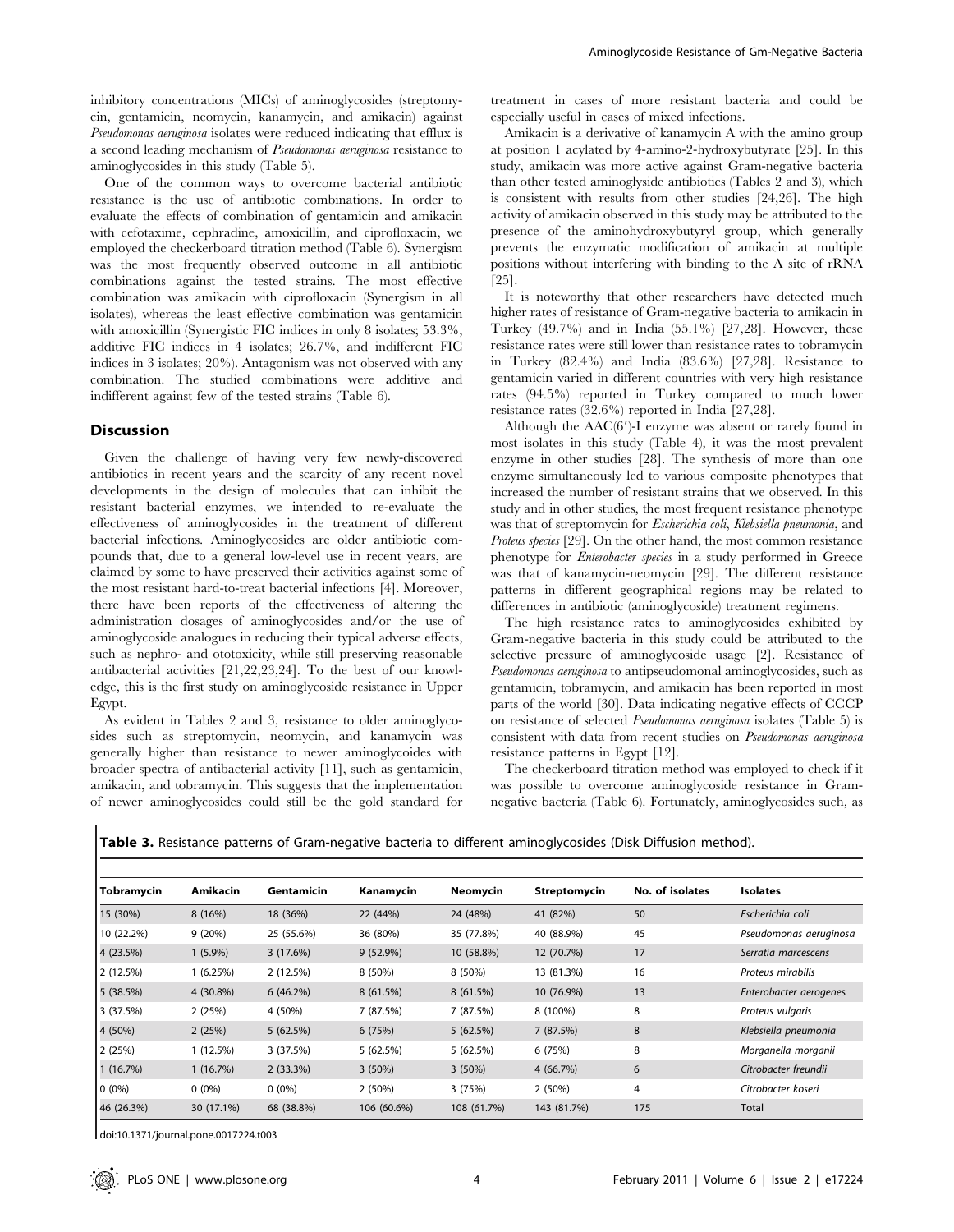Table 4. Aminoglycoside resistance phenotype and mechanism of Gram-negative bacteria (Interpretative Reading method).

| Pseudomonas<br>aeruginosa | Morganella<br>morganii | Klebsiella<br>pneumonia | Citrobacter<br>species | <b>Enterobacter</b><br>aerogenes | Proteus<br>species | Serratia<br>marcescens | Escherichia<br>coli | Mechanism     | Aminoglycoside<br>Resistance<br>Phenotype |
|---------------------------|------------------------|-------------------------|------------------------|----------------------------------|--------------------|------------------------|---------------------|---------------|-------------------------------------------|
| 73.33%                    | 62.5%                  | 62.5%                   | 50%                    | 46.2%                            | 75%                | 70.6%                  | 62%                 | $ANT(3")-1$   | S                                         |
| 62.22%                    | 50%                    | 37.5%                   | 40%                    | 30.85%                           | 50%                | 52.9%                  | 20%                 | APH(3')-1     | K. Nm                                     |
| 2.22%                     | 12.5%                  | 25%                     | 0%                     | 7.7%                             | 8.33%              | 17.6%                  | 8%                  | $ANT(2") - 1$ | K, T, G                                   |
| 48.9%                     | 12.5%                  | 12.5%                   | 10%                    | 7.7%                             | 8.33%              | 0%                     | 2%                  | $AAC(3')-1$   | G                                         |
| 4.44%                     | 0%                     | 0%                      | 0%                     | 0%                               | 0%                 | 5.9%                   | 0%                  | $AAC(6')-1$   | T, A                                      |
| 15.6%                     | 12.5%                  | 25%                     | 10%                    | 30.8%                            | 12.5%              | 0%                     | 20%                 |               | Impermeability S, K, Nm, G, T, A          |

\*S, Streptomycin; K, Kanamycin; Nm, Neomycin; G, Gentamicin; T, Tobramycin; A, Amikacin.

AAC, Acetyltransferase; ANT, nucleotidyltransferase or adenylyltransferase; APH, Phosphotransferase

doi:10.1371/journal.pone.0017224.t004

amikacin and gentamicin still retained the ability to exhibit synergistic activity when used in combination with  $\beta$ -lactams (Table 6). This indicated that Gram-negative organisms are still sensitive to this antibiotic combination, as they were for more than thirty years [31,32]. This synergism of aminoglycosides with  $\beta$ - lactams or quinolones could be due to the enhanced intracellular uptake of aminoglycosides facilitated by cell wall synthesis inhibitors that increase bacterial permeability [11].

In the clinic, there have been several reports of increased adverse effects in aminoglycoside- $\beta$ -lactam combination therapy

Table 5. Effect of adding CCCP on antibiotic resistance pattern of Pseudomonas aeruginosa isolates.

| Amikacin                                      |                      | Gentamicin                                    |                      | Kanamycin                                     |                      |                                               | Neomycin             |                                               |                      | Isolate<br>number |
|-----------------------------------------------|----------------------|-----------------------------------------------|----------------------|-----------------------------------------------|----------------------|-----------------------------------------------|----------------------|-----------------------------------------------|----------------------|-------------------|
| MIC in<br>presence<br>of 10 uM<br>CCCP (mg/L) | <b>MIC</b><br>(mg/L) | MIC in<br>presence<br>of 10 µM<br>CCCP (mg/L) | <b>MIC</b><br>(mg/L) | MIC in<br>presence<br>of 10 µM<br>CCCP (mg/L) | <b>MIC</b><br>(mg/L) | MIC in<br>presence<br>of 10 µM<br>CCCP (mg/L) | <b>MIC</b><br>(mg/L) | MIC in<br>presence<br>of 10 µM<br>CCCP (mg/L) | <b>MIC</b><br>(mg/L) |                   |
| 0.5                                           | $\overline{4}$       | $\overline{2}$                                | 16                   | 8                                             | 32                   | 16                                            | 32                   | 4                                             | 32                   | $\mathbf{1}$      |
| 0.25                                          | 0.5                  | $\overline{2}$                                | 128                  | 8                                             | 64                   | 64                                            | 128                  | 8                                             | 64                   | $\overline{2}$    |
| $\overline{2}$                                | 16                   | $\overline{2}$                                | 512                  | 8                                             | 512                  | 32                                            | 512                  | 8                                             | 1024                 | 3                 |
| 0.5                                           | $\overline{2}$       | $\mathbf{1}$                                  | 32                   | $\overline{4}$                                | 32                   | $\overline{4}$                                | 64                   | $\overline{4}$                                | 64                   | $\overline{4}$    |
| $\overline{4}$                                | 32                   | 0.5                                           | 16                   | $\overline{4}$                                | 32                   | $\overline{4}$                                | 32                   | 8                                             | 1024                 | 5                 |
| $\overline{\mathbf{4}}$                       | 16                   | $\overline{2}$                                | 32                   | 8                                             | 128                  | 8                                             | 128                  | 8                                             | 64                   | 6                 |
| $\overline{4}$                                | 32                   | $\overline{2}$                                | 8                    | 8                                             | 32                   | 8                                             | 64                   | 8                                             | 1024                 | $\overline{7}$    |
| $\mathbf 2$                                   | 16                   | $\overline{2}$                                | 256                  | 8                                             | 256                  | 8                                             | 256                  | $\overline{4}$                                | 32                   | 8                 |
| $\overline{4}$                                | 32                   | $\overline{2}$                                | 256                  | 32                                            | 32                   | 8                                             | 16                   | 4                                             | 32                   | 9                 |
| $\overline{1}$                                | 16                   | $\mathbf{1}$                                  | 16                   | 8                                             | 64                   | 8                                             | 64                   | 4                                             | 32                   | 10                |
| 1                                             | 16                   | $\mathbf{1}$                                  | 8                    | 8                                             | 128                  | 8                                             | 128                  | 8                                             | 64                   | 11                |
| $\overline{2}$                                | 16                   | $\mathbf{1}$                                  | 1024                 | 64                                            | 256                  | 64                                            | 128                  | 8                                             | 512                  | 12                |
| 4                                             | 128                  | 0.5                                           | 32                   | 32                                            | 64                   | 8                                             | 64                   | 4                                             | 32                   | 13                |
| $\overline{2}$                                | 16                   | $\mathbf{1}$                                  | 1024                 | 8                                             | 512                  | 8                                             | 512                  | 8                                             | 32                   | 14                |
| $\overline{2}$                                | 16                   | $\mathbf{1}$                                  | 16                   | 8                                             | 256                  | 8                                             | 256                  | 8                                             | 32                   | 15                |
| $\overline{\mathbf{4}}$                       | 64                   | $\overline{2}$                                | 1024                 | 16                                            | 32                   | $\overline{4}$                                | 32                   | 8                                             | 128                  | 16                |
| $\overline{2}$                                | 32                   | $\overline{2}$                                | 8                    | 32                                            | 256                  | 16                                            | 128                  | 8                                             | 64                   | 17                |
| $\overline{a}$                                | 32                   | $\overline{2}$                                | 32                   | 32                                            | 64                   | 32                                            | 64                   | 32                                            | 64                   | 18                |
| $\overline{4}$                                | 32                   | $\overline{2}$                                | 32                   | 8                                             | 64                   | 8                                             | 32                   | 8                                             | 64                   | 19                |
| $\overline{\mathbf{4}}$                       | 16                   | $\overline{2}$                                | 128                  | 8                                             | 512                  | 8                                             | 128                  | 8                                             | 64                   | 20                |
| $\overline{4}$                                | 64                   | $\overline{2}$                                | 128                  | 128                                           | 1024                 | 128                                           | 1024                 | 512                                           | 1024                 | 21                |
| $\overline{\mathbf{4}}$                       | 32                   | $\overline{2}$                                | 32                   | 32                                            | 64                   | $\overline{4}$                                | 128                  | 64                                            | 1024                 | 22                |
| $\overline{4}$                                | 32                   | $\overline{2}$                                | 256                  | 8                                             | 64                   | 8                                             | 64                   | 8                                             | 64                   | 23                |
| $\overline{\mathbf{4}}$                       | 32                   | $\overline{2}$                                | 64                   | 32                                            | 64                   | 16                                            | 32                   | $\,8\,$                                       | 64                   | 24                |
| $\vert$ 1                                     | 4                    | $\overline{2}$                                | 128                  | 32                                            | 64                   | 16                                            | 64                   | 8                                             | 64                   | 25                |

doi:10.1371/journal.pone.0017224.t005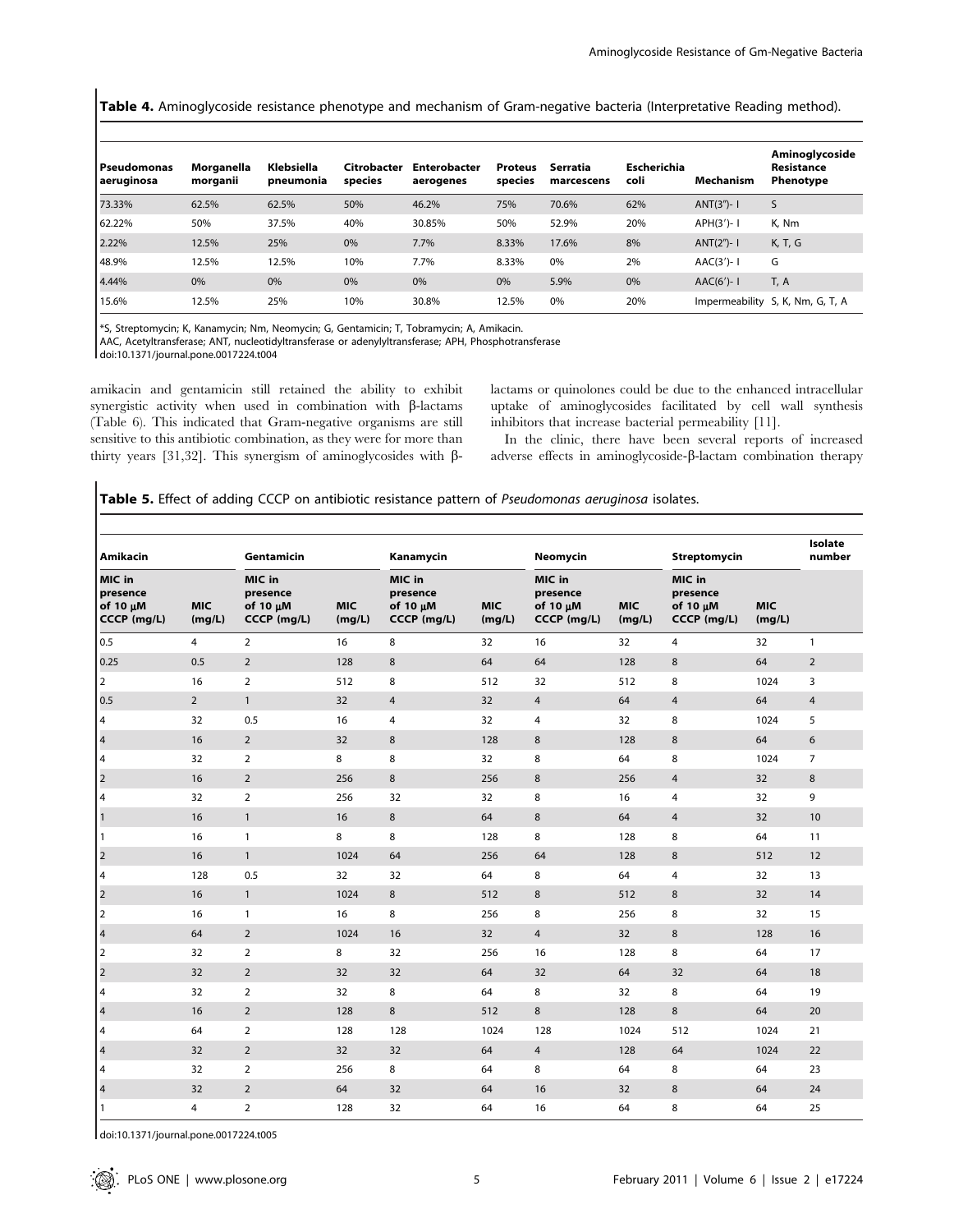Table 6. Effect of combinations of aminoglycosides on antibacterial activity by Checkerboard titration.

| Number of isolates (%) |  |  |  |  |  |
|------------------------|--|--|--|--|--|
|------------------------|--|--|--|--|--|

| Amikacin +<br><b>Ciprofloxacin</b> | Amikacin +<br><b>Amoxicillin</b> | Amikacin +<br>Cephradine | Amikacin +<br>Cefotaxime | Gentamicin +<br>Ciprofloxacin | Gentamicin +<br><b>Amoxicillin</b> | Gentamicin +<br>Cephradine | Gentamicin +<br>Cefotaxime | <b>Fractional</b><br><b>Inhibitory</b><br>concentration<br>(FIG) |
|------------------------------------|----------------------------------|--------------------------|--------------------------|-------------------------------|------------------------------------|----------------------------|----------------------------|------------------------------------------------------------------|
| 15 (100%)                          | 10 (66.7%)                       | 12 (80%)                 | 13 (86.7%)               | 13 (86.7%)                    | $8(53.3\%)$                        | 11 (73.3%)                 | 11 (73.3%)                 | $\leq$ 0.5 (Synergism)                                           |
| $0(0\%)$                           | 3(20%)                           | 2(13.3%)                 | 1(6.7%)                  | $1(6.7\%)$                    | 4(26.7%)                           | $(6.7\%)$                  | 3(20%)                     | $>$ 0.5-1 (Additive)                                             |
| $0(0\%)$                           | 2(13.3%)                         | 1 (6.7%)                 | 1(6.7%)                  | 1 (6.7%)                      | 3(20%)                             | 3(20%)                     | $(6.7\%)$                  | $>1<$ 4 (Indifferent)                                            |
| $0(0\%)$                           | $0(0\%)$                         | $0(0\%)$                 | $0(0\%)$                 | $0(0\%)$                      | $0(0\%)$                           | $0(0\%)$                   | $0(0\%)$                   | $\geq$ 4 (Antagonism)                                            |

doi:10.1371/journal.pone.0017224.t006

over  $\beta$ -lactam monotherapy [33,34,35,36]. Thus, the decision for clinical implementation of empirical combination antibiotic therapy has to be taken with caution and should only be reserved for patients with resistant Gram-negative infections, when the benefits of synergistic antibiotic activity potentially outweigh the risks of increased side effects. Successful implementation of infection control measures is a must to reduce the problem of bacterial resistance, especially in countries where patients can have access to antibiotics without a prescription.

## References

- 1. Hermann T (2007) Aminoglycoside antibiotics: old drugs and new therapeutic approaches. Cell Mol Life Sci 64: 1841–1852.
- 2. Shakil S, Khan R, Zarrilli R, Khan AU (2008) Aminoglycosides versus bacteria– a description of the action, resistance mechanism, and nosocomial battleground. J Biomed Sci 15: 5–14.
- 3. Mingeot-Leclercq MP, Glupczynski Y, Tulkens PM (1999) Aminoglycosides: activity and resistance. Antimicrob Agents Chemother 43: 727–737.
- 4. Falagas ME, Grammatikos AP, Michalopoulos A (2008) Potential of oldgeneration antibiotics to address current need for new antibiotics. Expert Rev Anti Infect Ther 6: 593–600.
- 5. Davies J, Wright GD (1997) Bacterial resistance to aminoglycoside antibiotics. Trends Microbiol 5: 234–240.
- 6. Shaw KJ, Rather PN, Hare RS, Miller GH (1993) Molecular genetics of aminoglycoside resistance genes and familial relationships of the aminoglycosidemodifying enzymes. Microbiol Rev 57: 138–163.
- 7. Llano-Sotelo B, Azucena EF, Jr., Kotra LP, Mobashery S, Chow CS (2002) Aminoglycosides modified by resistance enzymes display diminished binding to the bacterial ribosomal aminoacyl-tRNA site. Chem Biol 9: 455–463.
- 8. Sobel ML, McKay GA, Poole K (2003) Contribution of the MexXY multidrug transporter to aminoglycoside resistance in Pseudomonas aeruginosa clinical isolates. Antimicrob Agents Chemother 47: 3202–3207.
- 9. Vogne C, Aires JR, Bailly C, Hocquet D, Plesiat P (2004) Role of the multidrug efflux system MexXY in the emergence of moderate resistance to aminoglycosides among Pseudomonas aeruginosa isolates from patients with cystic fibrosis. Antimicrob Agents Chemother 48: 1676–1680.
- 10. Hocquet D, Vogne C, El Garch F, Vejux A, Gotoh N, et al. (2003) MexXY-OprM efflux pump is necessary for a adaptive resistance of Pseudomonas aeruginosa to aminoglycosides. Antimicrob Agents Chemother 47: 1371–1375.
- 11. Vakulenko SB, Mobashery S (2003) Versatility of aminoglycosides and prospects for their future. Clin Microbiol Rev 16: 430–450.
- 12. Gad GF, El-Domany RA, Zaki S, Ashour HM (2007) Characterization of Pseudomonas aeruginosa isolated from clinical and environmental samples in Minia, Egypt: prevalence, antibiogram and resistance mechanisms. J Antimicrob Chemother 60: 1010–1017.
- 13. Abd-El-Haleem D, Kheiralla ZH, Zaki S, Rushdy AA, Abd-El-Rahiem W (2003) Multiplex-PCR and PCR-RFLP assays to monitor water quality against pathogenic bacteria. J Environ Monit 5: 865–870.
- 14. Gad GF, el-Domany RA, Ashour HM (2008) Antimicrobial susceptibility profile of Pseudomonas aeruginosa isolates in Egypt. J Urol 180: 176–181.
- 15. CLSI (2007) Clinical and Laboratory Standards Institute Performance Standards for Antimicrobial Susceptibility Testing; Fifteenth Informational Supplement CLSI document M100-S15, Clinical and Laboratory Standards Institute. Wayne, PA.
- 16. Livermore DM, Winstanley TG, Shannon KP (2001) Interpretative reading: recognizing the unusual and inferring resistance mechanisms from resistance phenotypes. J Antimicrob Chemother 48(Suppl 1): 87–102.

#### Acknowledgments

We are thankful to medical stuff of the Minia University hospital for assistance in sample collection.

#### Author Contributions

Conceived and designed the experiments: GFG HAM HMA. Performed the experiments: GFG HAM HMA. Analyzed the data: GFG HAM HMA. contributed reagents/materials tools: GFG HAM HMA. Wrote the manuscript: GFG HAM HMA.

- 17. Benveniste R, Davies J (1971) R-factor mediated gentamicin resistance: A new enzyme which modifies aminoglycoside antibiotics. FEBS Lett 14: 293–296.
- 18. Lomovskaya O, Warren MS, Lee A, Galazzo J, Fronko R, et al. (2001) Identification and characterization of inhibitors of multidrug resistance efflux pumps in Pseudomonas aeruginosa: novel agents for combination therapy. Antimicrob Agents Chemother 45: 105–116.
- 19. Lorian V (2005) Antibiotics in laboratory medicine. Philadelphia: Lippincott Williams & Wilkins xiii, 889 p.
- 20. Cirioni O, Giacometti A, Kamysz W, Silvestri C, Riva A, et al. (2007) In vitro activities of tachyplesin III against Pseudomonas aeruginosa. Peptides 28: 747–751.
- 21. Drusano GL, Ambrose PG, Bhavnani SM, Bertino JS, Nafziger AN, et al. (2007) Back to the future: using aminoglycosides again and how to dose them optimally. Clin Infect Dis 45: 753–760.
- 22. Beauchamp D, Labrecque G (2007) Chronobiology and chronotoxicology of antibiotics and aminoglycosides. Adv Drug Deliv Rev 59: 896–903.
- 23. Falagas ME, Kopterides P (2007) Old antibiotics for infections in critically ill patients. Curr Opin Crit Care 13: 592–597.
- Tsai TY, Chang SC, Hsueh PR, Feng NH, Wang JT (2007) In vitro activity of isepamicin and other aminoglycosides against clinical isolates of Gram-negative bacteria causing nosocomial bloodstream infections. J Microbiol Immunol Infect 40: 481–486.
- 25. Kotra LP, Haddad J, Mobashery S (2000) Aminoglycosides: perspectives on mechanisms of action and resistance and strategies to counter resistance. Antimicrob Agents Chemother 44: 3249–3256.
- 26. Schmitz FJ, Verhoef J, Fluit AC (1999) Prevalence of aminoglycoside resistance in 20 European university hospitals participating in the European SENTRY Antimicrobial Surveillance Programme. Eur J Clin Microbiol Infect Dis 18: 414–421.
- 27. Over U, Gur D, Unal S, Miller GH (2001) The changing nature of aminoglycoside resistance mechanisms and prevalence of newly recognized resistance mechanisms in Turkey. Clin Microbiol Infect 7: 470–478.
- 28. Shahid M, Malik A (2005) Resistance due to aminoglycoside modifying enzymes in Pseudomonas aeruginosa isolates from burns patients. Indian J Med Res 122: 324–329.
- 29. Neonakis I, Gikas A, Scoulica E, Manios A, Georgiladakis A, et al. (2003) Evolution of aminoglycoside resistance phenotypes of four Gram-negative bacteria: an 8-year survey in a University Hospital in Greece. Int J Antimicrob Agents 22: 526–531.
- 30. Poole K (2005) Aminoglycoside resistance in Pseudomonas aeruginosa. Antimicrob Agents Chemother 49: 479–487.
- 31. Giamarellou H (1986) Aminoglycosides plus beta-lactams against gram-negative organisms. Evaluation of in vitro synergy and chemical interactions. Am J Med 80: 126–137.
- 32. Fosse T, Soussy CJ, Duval J (1983) [In vitro study of combinations between third-generation cephalosporins and aminoglycosides on Enterobacteriaceae]. Pathol Biol (Paris) 31: 483–487.